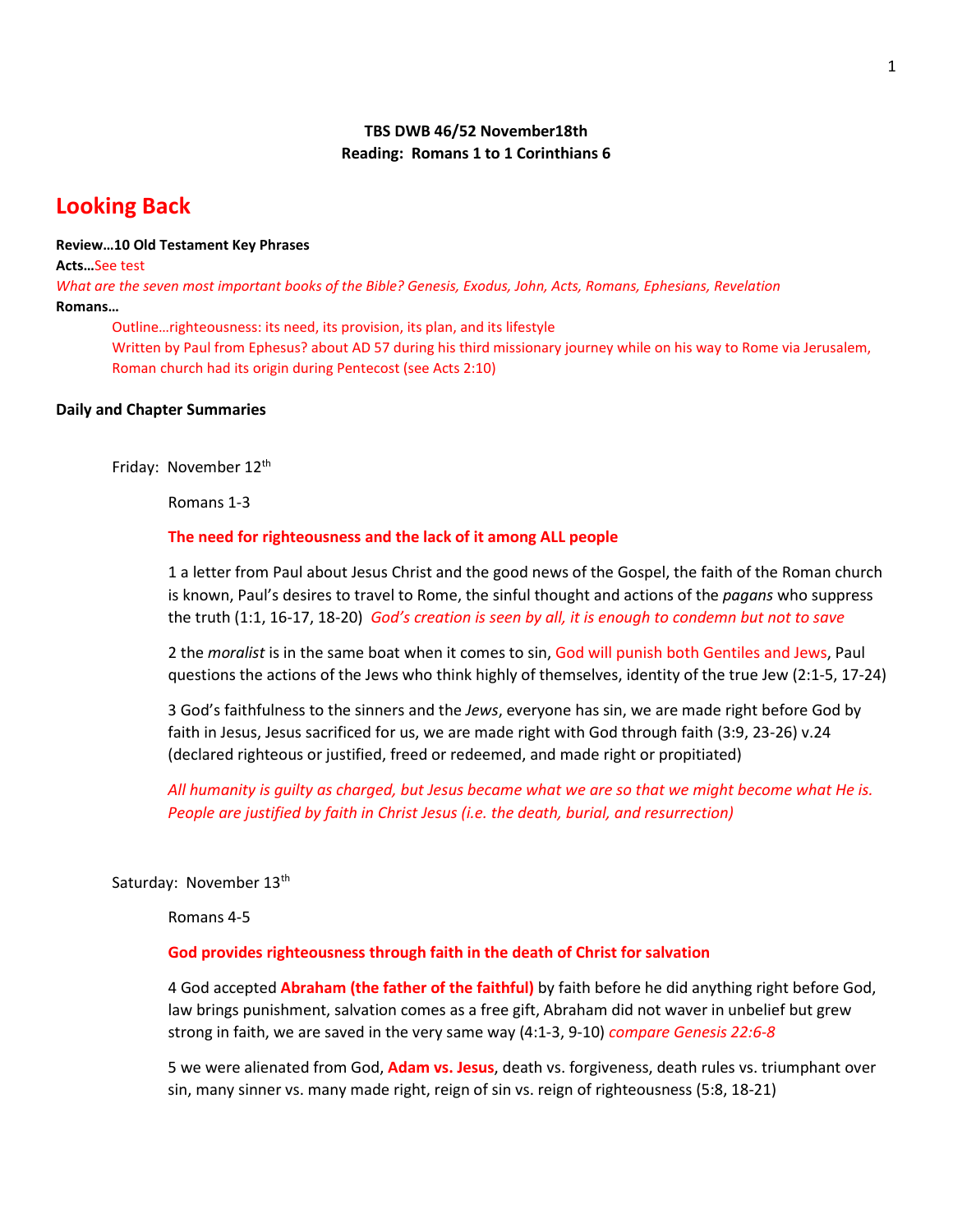Sunday: November 14th

Selah

Monday: November 15<sup>th</sup>

#### **Romans 6-8**

**God provides righteousness through faith in the death of Christ for our sanctification…God's grace**

6 **the picture of baptism**, we should not keeping on sinning now that are united with Christ, Jesus defeated death so sin should not keep on sin because we are not mastered by it (6:4, 11, 13, 20-23)

7 the control of the **Law** or our old nature, the struggle of sin for the believer, God delivers us from sin (7:4-6, 23-25) law demonstrates our sinfulness (see Galatians 3:15-22)

8 control by the Holy Spirit, a Christian has the **Holy Spirit (used 20x's in this chapter, 2x's in the preceding chapters)**, the Spirit gives life, heirs of Christ Jesus both blessing and suffering, even though we have God's Spirit we do not everything God will give us, God has given us everything we need, nothing can separate us from the love of God (8:1-9, 11, 31-39)

*Everyone lacks righteousness-> God provided righteousness through Christ -> we are declared righteous by God through faith in the sacrifice of Jesus -> we have died with Christ (pictured in baptism) -> we are given life by the Holy Spirit dwelling in us -> the Holy Spirit and the old nature live in our bodies -> the struggle of the Christian life is the struggle between the domination of the Spirit and our old nature -> nevertheless nothing can separate us from the love of God that is in Christ Jesus*

Tuesday: November 16<sup>th</sup>

#### **Well, how about the Jews?**

Romans 9-11

9 *The Jew's Election*…Paul grieves over the Jews who have not believed, not all children of Abraham are children of the promise, children of God are children by God's mercy based on God's choice (election vv. 4, 11, 12, 14, 16, 18, 24…also see Ezekiel 16) God also shows mercy to the Gentiles (9:1-7, 30-32) *the Jews stumble over the true means of righteousness, Jesus*

10 *the Jew's Rejection*…the Jews are zealous but not according to God's Word because they rejected God's plan for them (vv. 3, 21), salvation comes by calling on the name of the Lord by faith (10:1-4, 9-11) *the Jews have a misdirected zeal*

11 *The Jews' reception*…has God rejected His people the Jews? Jews are being saved by God's favor, Gentiles now are being saved but the Jews will began to come in again once the full number of the Gentiles has come in, but God's promises cannot be nullified (11:1, 7, 11, 17, 25, 28-29) *Even though the Jews are still God's special people, because of their unbelief God has turned from them and offered salvation to the Gentiles but once their full number comes to Christ God will once again turn to the Jews, during the tribulation period or the 70th week of Daniel.*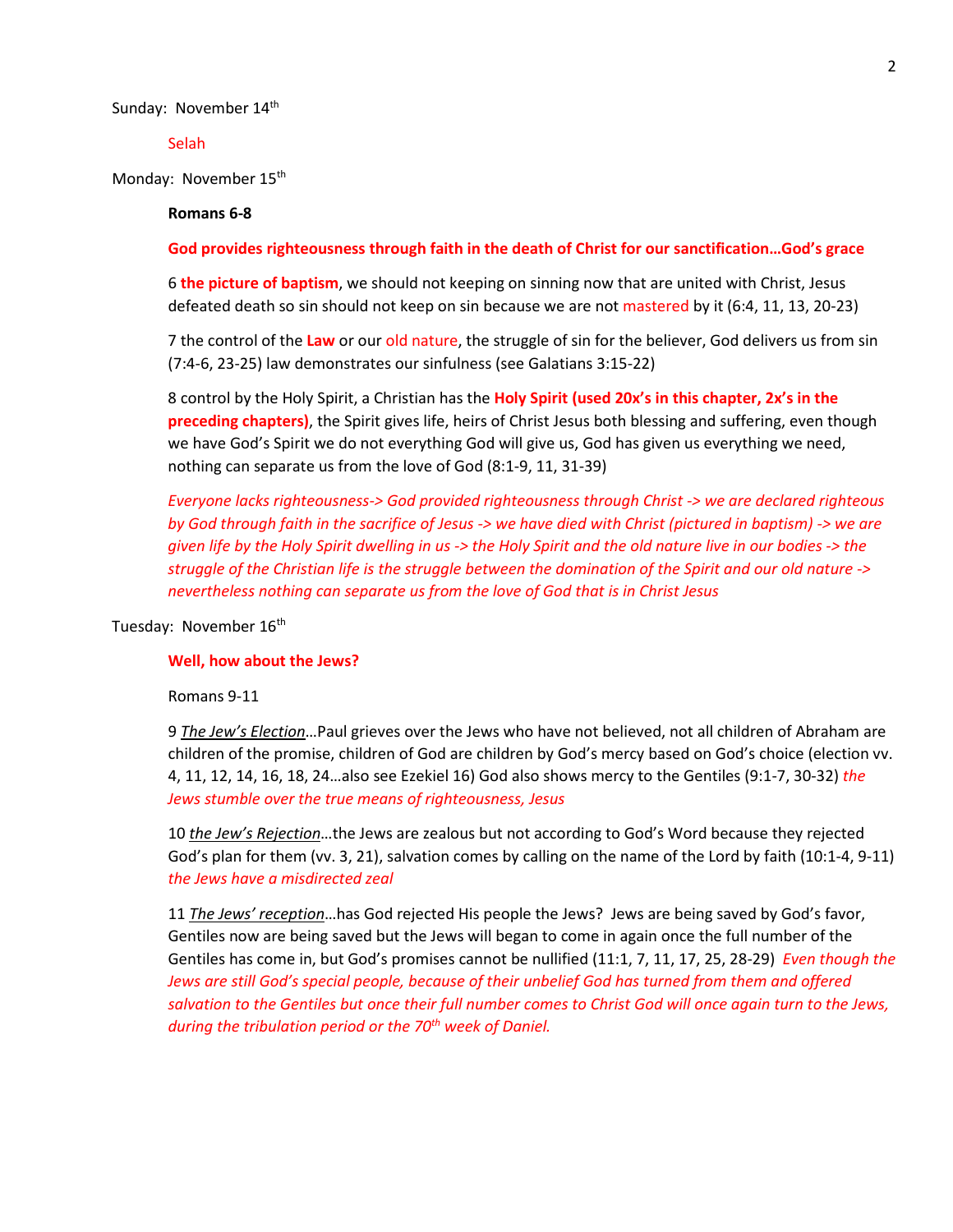Wednesday: November 17th

#### **Transformation to Righteous Living or the Will of God**

Romans 12-16

12 "THEREFORE or AND SO"…sacrificed to God, using our gifts to function in the body of Christ *(spiritual gifts, see 1 Corinthians 12, Ephesians 4),* really love each other (12:1-2, 4-5, 9)

13 obey the government, keep a clear conscience, love others, Jesus is returning soon so do what is right (13:1, 8, 12)

14 patience with each other over non essentials, we must all give an account to God, we should not make others stumble, just love each other, give preference to others (14:1, 20-21)

15 living in harmony including the Gentiles, plans to travel to Jerusalem, then to Rome, then to Spain (15:1-4, 20, 23-25, 28, 32)

16 Phoebe is bringing this letter and greeting to all that there are in Rome, avoid divisions, and greeting from Timothy and other that are with Paul (16:1-2, 3a, 17, 21, 25-27)

*Just as Jesus was obedient to the Father and gave Himself up for us all, so we too should be obedient to God and serve one another with a pure heart.* 

Romans Road: Romans 3:23, Romans 6:23, Romans 5:10, and Romans 10:9-10

## Thursday: November 18<sup>th</sup>

1 Corinthians 1-6

1 Greetings from Paul, Paul Gives Thanks to God, Divisions in the Church, the Wisdom of God

2 Paul's Message of Wisdom

3 Paul and Apollos Servants of Christ

4 Paul's Relationship with the Corinthians

5 Paul Condemns Spiritual Pride

6 Avoiding Lawsuits with Christians, Avoiding Sexual Sin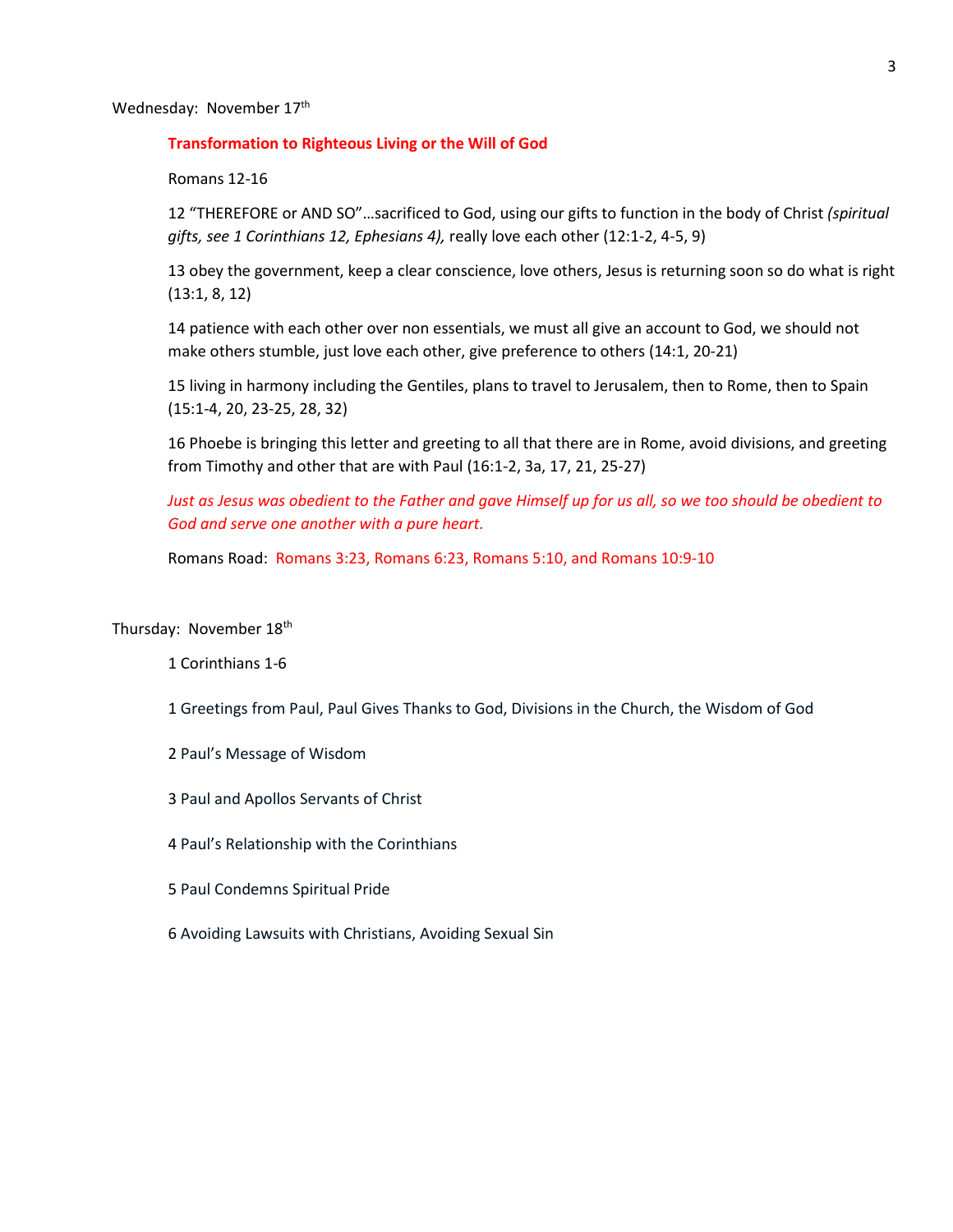



Pentateuch: Genesis -> Deuteronomy (January 1- February 28<sup>th</sup>) **Historical Books:** Joshua -> Esther **(**March 1 -> May 15th) Poetical Books Job: -> Song of Songs (May 15<sup>th</sup> -> July 12<sup>th</sup>) **Major Prophets: Isaiah -> Daniel (July 13 -> August 31st) Minor Prophets: Hosea -> Malachi (September 1st -> September 30th) The Gospels (October) NT History (November 1st ->November 11th)** 

#### Pauline Epistles (November 12 -> December 6<sup>th</sup>)

| January        | February       | March         | April               | May             | June          | July                | August              | September      | October        | November             | December        |
|----------------|----------------|---------------|---------------------|-----------------|---------------|---------------------|---------------------|----------------|----------------|----------------------|-----------------|
| <b>Genesis</b> | Leviticus      | Joshua        | 1 Kings             | Ezra            | <b>Psalms</b> | <b>Proverb</b>      | <b>Jeremiah</b>     | Hosea          | <b>Matthew</b> | <b>Acts</b>          | 1 Thessalonians |
| <b>Exodus</b>  | <b>Numbers</b> | <b>Judges</b> | 2 Kings             | <b>Nehemiah</b> |               | <b>Ecclesiastes</b> | <b>Lamentations</b> | Joel           | <b>Mark</b>    | <b>Romans</b>        | 2 Thessalonians |
|                | Deuteronomy    | <b>Ruth</b>   | <b>1 Chronicles</b> | <b>Esther</b>   |               | Song of             | <b>Ezekiel</b>      | Amos           | Luke           | <b>1 Corinthians</b> | 1 Timothy       |
|                |                | 1 Samuel      | <b>2 Chronicles</b> | Job             |               | <b>Songs</b>        | <b>Daniel</b>       | Obadiah        | John           | <b>1 Corinthians</b> | 2 Timothy       |
|                |                | 2 Samuel      |                     |                 |               | Isaiah              |                     | Jonah          |                | <b>Galatians</b>     | <b>Titus</b>    |
|                |                |               |                     |                 |               |                     |                     | Micah          |                | <b>Ephesians</b>     | Hebrews         |
|                |                |               |                     |                 |               |                     |                     | Nahum          |                | <b>Philippians</b>   | James           |
|                |                |               |                     |                 |               |                     |                     | <b>HABAKUK</b> |                | <b>Colossians</b>    | 1 Peter         |
|                |                |               |                     |                 |               |                     |                     | Zephaniah      |                | <b>Philemon</b>      | 2 Peter         |
|                |                |               |                     |                 |               |                     |                     | Haggai         |                |                      | 1 John          |
|                |                |               |                     |                 |               |                     |                     | Zechariah      |                |                      | 2 John          |
|                |                |               |                     |                 |               |                     |                     | Malachi        |                |                      | 3 John          |
|                |                |               |                     |                 |               |                     |                     |                |                |                      | Jude            |
|                |                |               |                     |                 |               |                     |                     |                |                |                      | Revelation      |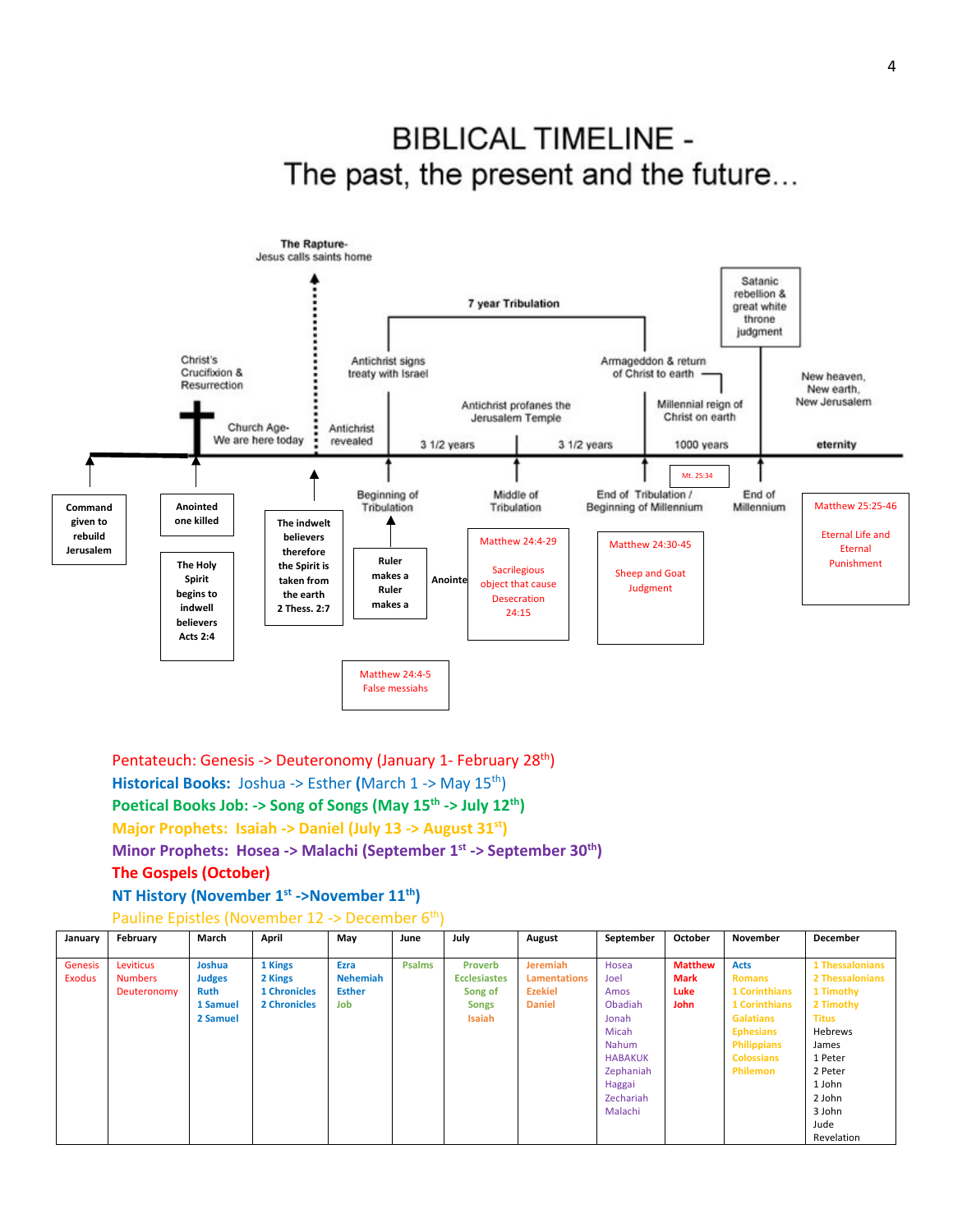#### **Questions**

Is God finished with Israel? Up to now in our reading has he given up on them? We will make our decision on "is he finished with Israel" based on reading of the Word of God. These are important passages and concepts… what is the nature of God, what is the nature of man, why did God enter into Covenant or this holy contract with Israel in the first place, what is that Covenant or contract?

#### **Why do we daily read God's Word?**

"...you can have all the right notions in your head without ever tasting in your heart the realities to which they refer; and **a simple Bible reader and sermon hearer who is full of the Holy Spirit** will develop a far deeper acquaintance with his God and Savior than a more learned scholar who is content with being theologically correct. The reason is that the former will deal with God regarding the practical application of truth to his life, whereas the latter will not."

— [J.I. Packer](https://quotefancy.com/j-i-packer-quotes) (Knowing God p. 39)

Quote from Dietrich Bonhoeffer **Life Together** pp. 54-55 We must learn to know the Scriptures again, as the Reformers and our fathers knew them. We must not grudge the time and the work that it takes…But one who will not learn to handle the Bible for himself is not an evangelical Christian.

# **SCRIPTURE BEFORE PHONE**

#### The Habit at a Glance:

Refusing to check the phone until after reading a passage of Scripture is a way of replacing the question "What do I need to do today?" with a better one, "Who am I and who am I becoming?" We have no stable identity outside of Jesus. Daily immersion in the Scriptures resists the **anxiety of emails**, **the anger of news, and the envy of social media**. Instead it forms us daily in our true identity as children of the King, dearly loved.

#### WE BECOME WHAT OR WHO WE REFLECT, WHICH IS TO SAY WE BECOME WHAT WE PAY ATTENTION TO An Excerpt From *The [Common](https://www.amazon.com/Common-Rule-Habits-Purpose-Distraction/dp/0830845607/ref=sr_1_1?keywords=the+common+rule&qid=1550272781&s=gateway&sr=8-1) Rule:*

I often turn to work and career in the search for my identity. I hope that by achieving success I will finally become someone who is approved of. This means-as an identity reflector-I have to look at other people's faces, and my identity is tacked to whether they look happy with me and my work or *not.*

The habit of checking work emails first thing every morning encouraged this misguided search for identity because it started my day with the questions: What do I need to do to make someone else happy with me? How can I justify my existence in the world today?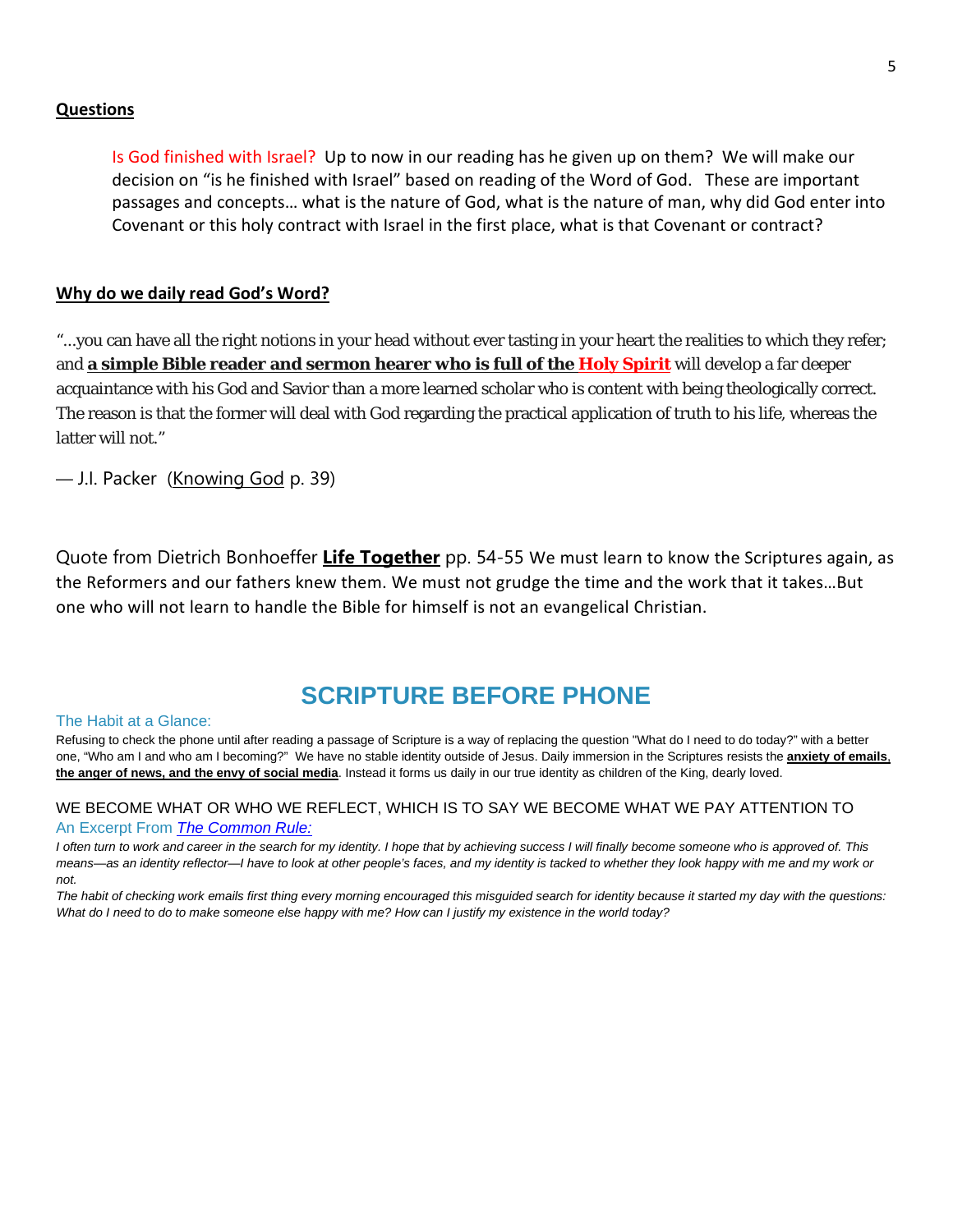# **Book and Key Word**

Matthew…the king of the Jews Mark…the suffering servant Luke…the savior of the World John…God come in the flesh Acts…the activities of the Holy Spirit from Jerusalem to Rome Romans…righteousness of God James…working faith Revelation…Apocalyptic

# **Test over Acts** (Answers)

- 1. Who wrote the book of Acts? What is the companion book with Acts?
- 2. Who are the two main characters of this book?
- 3. What is the outline of the book? What verse describes this?
- 4. How was Peter involved in each part of this expansion of the church?
- 5. What was the purpose the Jerusalem Council?
- 6. What were Paul's four major travels in this book? Where did they begin and end? What regions were covered?
- 7. Compare the end of the book of Acts with the final days of Paul's life.
- 8. Name seven major geographic locations of the book of Acts.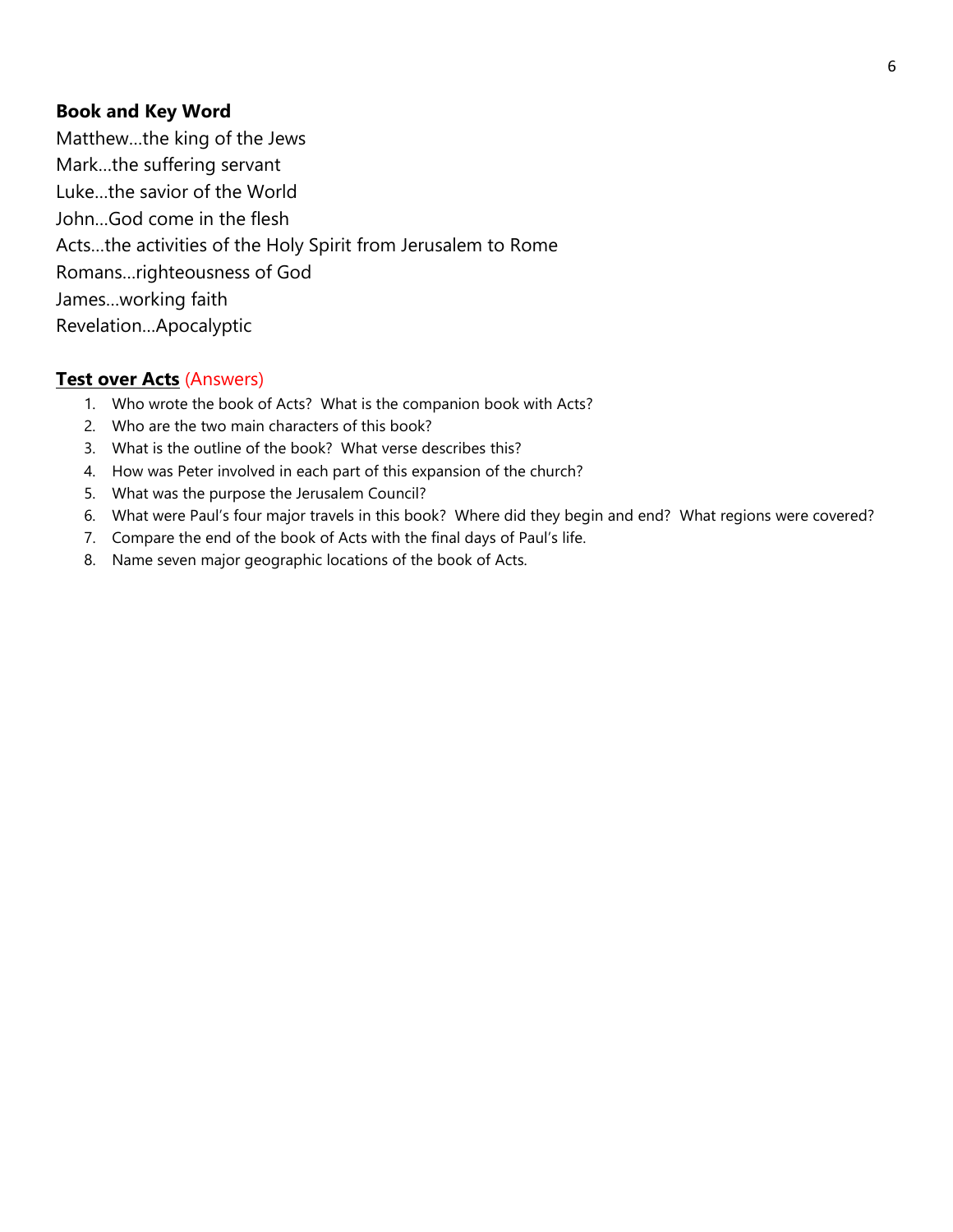# **Summary of the Old Testament**

| <b>The Bible</b>                        | <b>Bible</b>       | <b>OT Genealogies</b>                    | <b>Book and Key</b>                               | 30 Days to                               | <b>Books of</b> |
|-----------------------------------------|--------------------|------------------------------------------|---------------------------------------------------|------------------------------------------|-----------------|
| Recap                                   | Project            | from Matthew 1                           | Word                                              | <b>Understand the Bible</b>              | the Bible       |
| https://podcasts                        | <b>Overview of</b> | and Luke 3                               |                                                   |                                          |                 |
| apple.com/us/p                          | TaNaK/Old          |                                          |                                                   |                                          |                 |
| odcast/the-                             | <b>Testament</b>   |                                          |                                                   |                                          |                 |
| bible-                                  | https://www.vou    |                                          |                                                   |                                          |                 |
| recap/id144083<br>3267                  | tube.com/watch     |                                          |                                                   |                                          |                 |
|                                         | ?v=ALsluAKBZ-c     |                                          |                                                   |                                          |                 |
| One family of<br>Adam and Eve           |                    | Adam->Seth->Enosh<br>-> Kenan->Mahalelel | Genesisbeginnings<br>Exodusdeliverance            | Creation:                                | Genesis         |
| Sin enter the                           |                    | ->Jared->Enoch                           | Leviticusholiness                                 | Creation<br>Fall                         |                 |
| picture                                 |                    | ->Methuselah->                           | Numberswanderings                                 | Flood                                    |                 |
| Abraham and the                         |                    | Lamech->Noah->                           | Deuteronomysecond                                 | Tower                                    |                 |
| <b>Israelites</b><br>400 years in Egypt |                    | Shem-> Arphaxad-><br>Cainan->Shelah->    | account<br>Joshuaconquests                        | Patriarch:                               |                 |
| Moses and the                           |                    | Eber->Peleg->                            | Judgescycles                                      | Abraham<br>Isaac                         |                 |
| Law                                     |                    | Reu->Serug-> Nabor-                      | Ruthkinsman redeemer                              | Jacob                                    |                 |
| The tabernacle<br>and God's             |                    | >Terah->Abraham                          | 1 Samuelrejection of God's<br>rule                | Joseph                                   | Exodus,         |
| presence                                |                    |                                          | 2 SamuelKing David                                | Exodus:                                  |                 |
| Rebellion                               |                    |                                          | 1 KingsIsrael's civil wars                        | Deliverance<br>The Law                   |                 |
| Joshua leads into                       |                    | Abraham->Isaac<br>->Jacob->Judah         | 2 Kingsconquests and                              | Kadesh Barnea                            | Numbers,        |
| the promise land<br>Judges drive out    |                    | ->Perez->Hezron                          | bondage<br>1 Chronicleslineage of King            | 40 Years of Wandering                    | Deuteronomy     |
| the enemies                             |                    | ->Ram->Amminadab                         | David                                             | Conquest:                                | Joshua          |
| People want a                           |                    | ->Nahshon->Salmon                        | 2 Chroniclesthe temple:                           | Jordan<br>Jericho                        |                 |
| king<br>Saul is a                       |                    | ->Boaz->Obed->Jesse<br>->David           | construction, destruction,<br>and reconstruction  | Conquest                                 |                 |
| disappointment                          |                    |                                          | Ezrareformation                                   | Dominion                                 |                 |
| A shepherd king                         |                    |                                          | Nehemiahwall                                      | Judges:                                  | Judges          |
| David<br>Solomon wise but               |                    |                                          | Estherqueen                                       | Judges<br>Rebellion                      |                 |
| an idolater and                         |                    |                                          | Jobsuffering<br>PsalmsWorship                     | Cycles                                   |                 |
| womanizer                               |                    |                                          | ProverbsWisdom                                    | Ruth                                     | Ruth            |
| Temple                                  |                    |                                          | Ecclesiastesvanity                                | Kingdom:                                 |                 |
| Rehoboam's<br>harshness splits          |                    |                                          | Song of SongsLove<br>Isaiahcondemnation/conso     | United Kingdom                           |                 |
| the kingdom                             |                    |                                          | lation                                            | Divided Kingdom<br>Northern Kingdom      | Samuel          |
| 350 of a divided                        |                    |                                          | Jeremiahexile                                     | Southern Kingdom                         | Kings           |
| kingdom, Israel<br>and Judah            |                    | Solomon->Rehoboam                        | Laminationsweeping<br>EzekielGod's glory          | Exile Era:                               | Chronicles      |
| Assyrians                               |                    | ->Abijah->Asa                            | Danieldreams and visions                          | Prophecy                                 |                 |
| Babylonians                             |                    | ->Jehoshaphat                            | Hoseaunfaithful wife                              | Prophets<br>Exiles                       |                 |
| 70 year captivity                       |                    | ->Jehoram->Uzziah                        | Joellocust                                        | Power                                    | Ezekiel         |
| God sends<br>prophets                   |                    | ->Jotham->Ahaz<br>->Hezekiah             | Amosplumb line<br>Obadiah a brother's sin         | Change                                   | Daniel          |
| Persia shows favor                      |                    | ->Manasseh->Amon                         | Jonahdisobedient prophet                          | Return Era:                              |                 |
| Return                                  |                    | ->Josiah->Jeconiah                       | Micahperverted justice                            | Disrepair<br>Temple                      | Ezra            |
| More prophets<br>400 years of           |                    | ->Shealtiel->                            | NahumNineveh's demise<br>HabakkukOT faith         | People                                   | Nehemiah        |
| silence                                 |                    |                                          | Zephaniahterrible day of                          | Walls                                    | Esther          |
| Greece                                  |                    |                                          | the Lord                                          | <b>Silence Era:</b>                      |                 |
| Rome<br>In the land but not             |                    |                                          | Haggaiunfinished temple<br>Zechariahcoming priest | Changing guard<br><b>Political Sects</b> |                 |
| free nor                                |                    |                                          | and king                                          | <b>Religious Sects</b>                   |                 |
| independent                             |                    | Zerubbabel                               | Malachiclueless questions                         | Messianic Hope                           |                 |
| Waiting for the                         |                    | ->Abihud->Eliakim                        |                                                   |                                          |                 |
| Messiah to bring<br>deliverance         |                    | ->Azor->Zadok<br>->Akim->Elihud->        |                                                   |                                          |                 |
|                                         |                    | Eleazar->Matthan->                       |                                                   |                                          |                 |
|                                         |                    | Jacob->Joseph->Jesus                     |                                                   |                                          |                 |
|                                         |                    |                                          |                                                   |                                          |                 |
|                                         |                    |                                          |                                                   |                                          |                 |
|                                         |                    |                                          |                                                   |                                          |                 |
|                                         |                    |                                          |                                                   |                                          |                 |
|                                         |                    |                                          |                                                   |                                          |                 |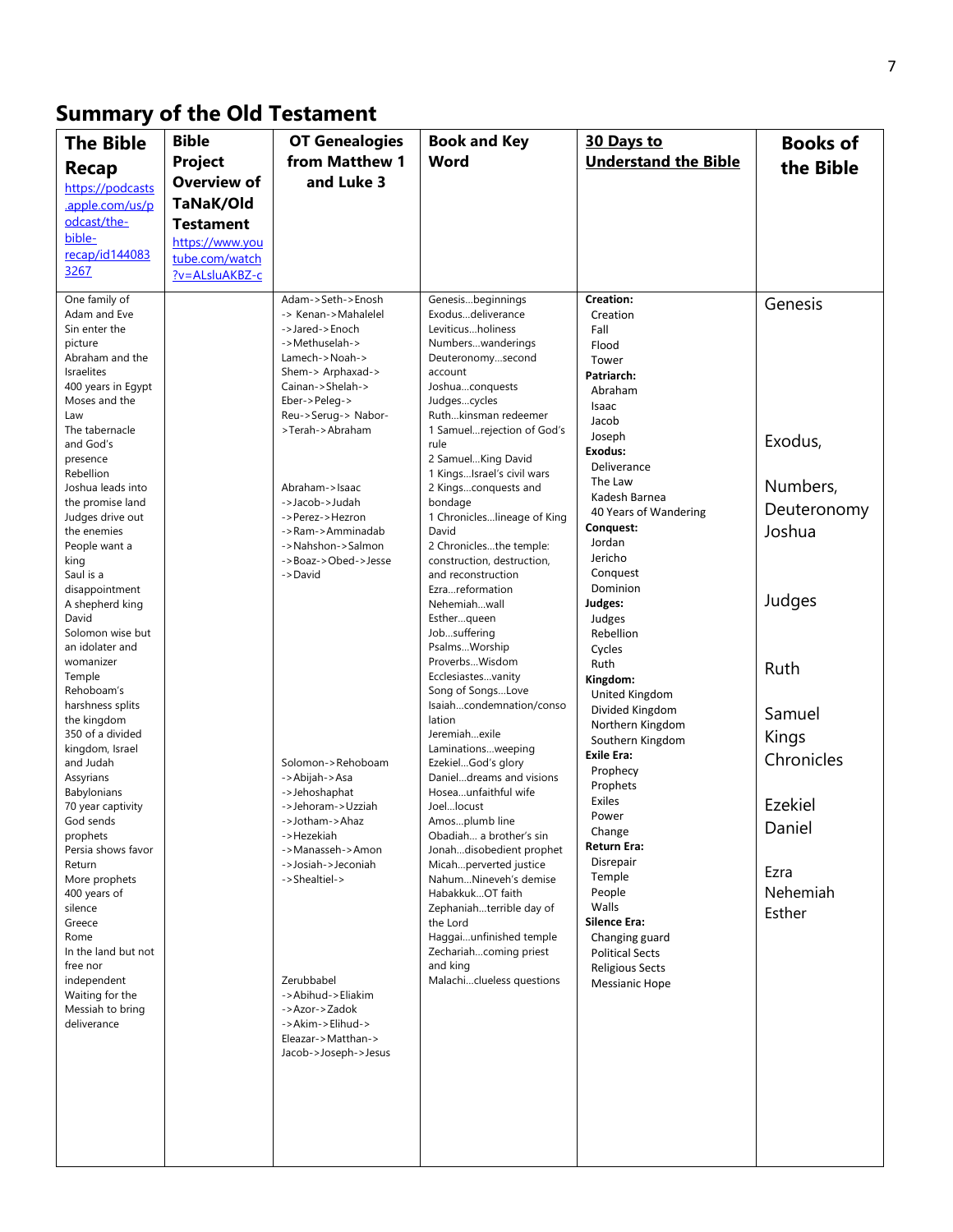# **Looking Forward**

TBS DWB 47/52 November 24<sup>th</sup> (we will cover the books of 1 and 2 Corinthians **online** Wednesday November 24<sup>th</sup> at 7:00 am)

Reading: 1 Corinthians 7 to 2 Corinthians 13

#### **Daily and Chapter Summaries**

Friday: November 19<sup>th</sup>

1 Corinthians 7-10

7 Principles for Marriage, Live as You Are Called, the Unmarried and the Widowed

8 Food Offered to Idols

9 Paul Surrenders His Rights, the Need for Self-Discipline

10 Warnings from Israel's History, Idol Feasts and the Lord's Supper, The Believer's Freedom

## Saturday: November 20<sup>th</sup>

1 Corinthians 11-14

11 On Covering the Head in Worship, The Lord's Supper

12 Spiritual Gifts, One Body with Many Members

13 The Way of Love

14 Prophecy and Tongues, Orderly Worship

Sunday: November 21st

## Selah

Monday: November 22nd

1 Corinthians 15-16

15 The Resurrection of Christ, the Resurrection of the Dead, the Resurrection Body

16 The Collection for Jerusalem, Paul's Final Instructions, Paul's Final Greetings

Tuesday: November 23rd

- 2 Corinthians 1-5
- 1 Greetings from Paul, God Offers Comfort to All, Paul's Change of Plans
- 2 Forgiveness for the Offender, Ministers of the New Covenant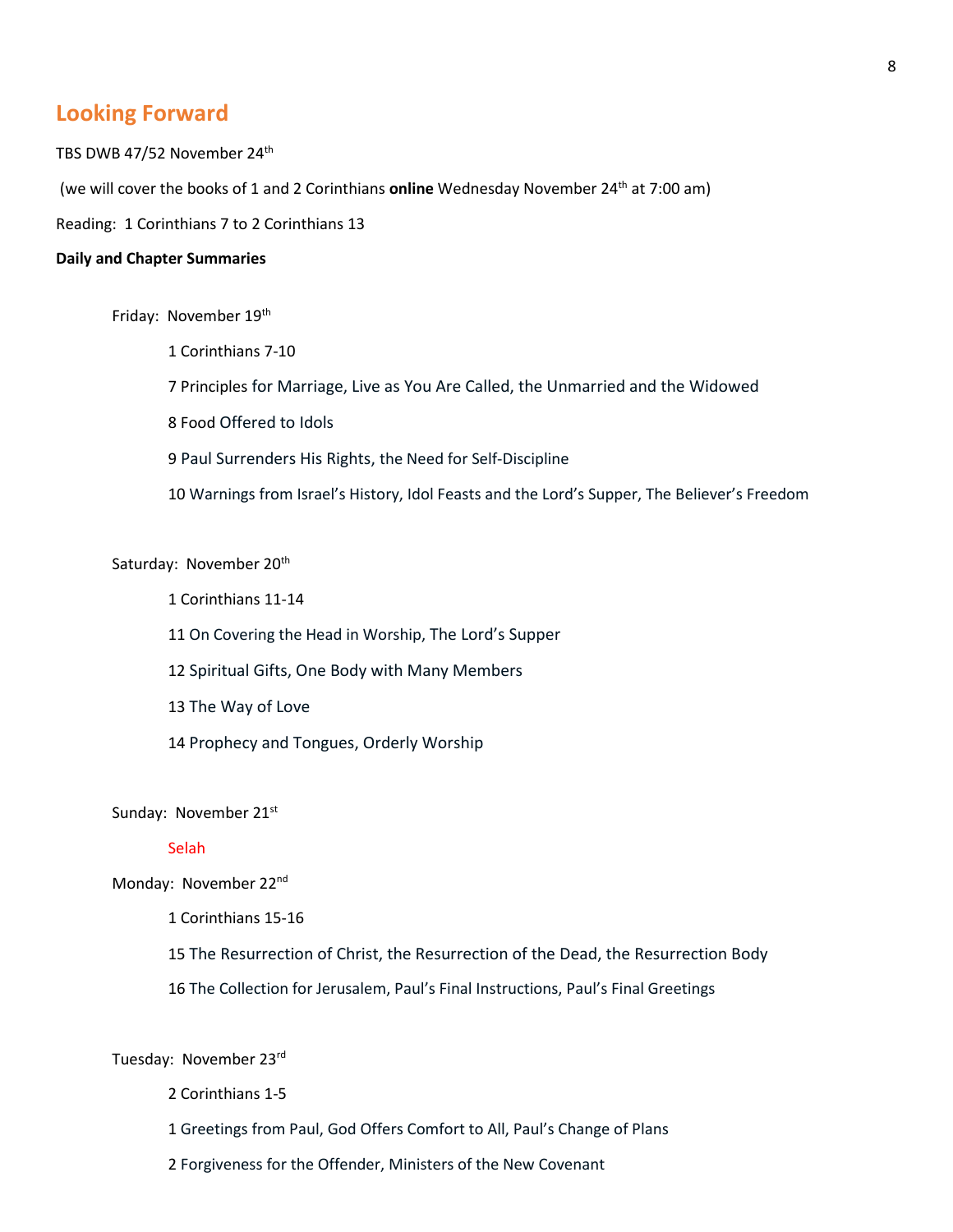3 Ministers of the New Covenant

4 The Light of the Gospel, Treasure in Jars of Clay

5 New Bodies, We Are God's Ambassadors

# Wednesday: November 24<sup>th</sup>

2 Corinthians 6-9 6 Paul's Hardships, Warning against Idolatry 7 Paul's Joy Over the Church's Repentance, 8 The Collection for the Lord's People, Titus Sent to Receive the Collection 9 The Collection for Christians in Jerusalem

Thursday: November 25<sup>th</sup>

2 Corinthians 10-13

10 Paul Defends His Authority

11 *Paul and the False Apostles, Paul's Sufferings as an Apostle*

12 *Paul's Visions and His Thorn, Concern for the Corinthian Church*

13 *Final Warnings, Final Greetings*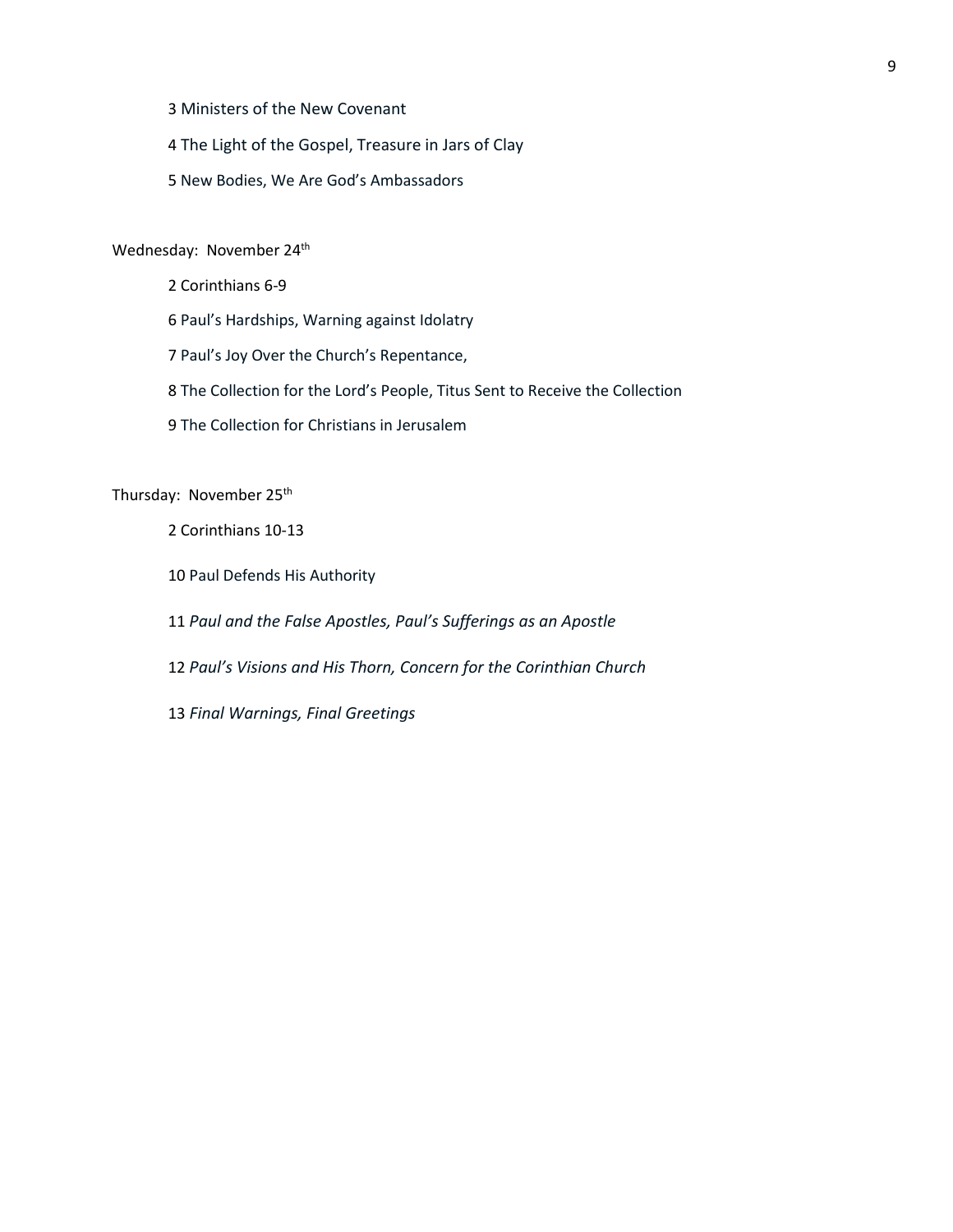| 10 BC        |                                                                                                                                                                                                             |
|--------------|-------------------------------------------------------------------------------------------------------------------------------------------------------------------------------------------------------------|
|              | Jesus Birth 6 BC                                                                                                                                                                                            |
| 5BC          | Herod the Great dies at 4 BC                                                                                                                                                                                |
| 0            |                                                                                                                                                                                                             |
| 5 AD         | Jesus visits the Temple 6 BC                                                                                                                                                                                |
| <b>10 AD</b> |                                                                                                                                                                                                             |
| 15 AD        |                                                                                                                                                                                                             |
| <b>20 AD</b> |                                                                                                                                                                                                             |
| 25 AD        | John begins ministry 26<br>Beginning of Jesus' Ministry 27                                                                                                                                                  |
| 30 AD        | Jesus Crucifixion, Resurrection and Ascension 30, Peter preaches at Pentecost 30<br>Acts 1-5<br>Stephen martyred 34, Paul's Conversion 34, Philip preaches to the Samaritan and to Ethiopian 34<br>Acts 6-8 |
| 35 AD        | Paul in Arabia 3 years<br>Acts 9<br>Paul in Jerusalem, Tarsus, Syria, and Cilicia, Peter goes to Cornelius home 39<br>Acts 10-11                                                                            |
| <b>40 AD</b> | James martyred 44<br>Acts 12                                                                                                                                                                                |
| 45 AD        | Paul in Jerusalem and Antioch 46-47<br>1st Missionary Journey 48-49                                                                                                                                         |
| <b>50 AD</b> | <b>Jerusalem Council 50</b><br>Acts 15<br>2 <sup>nd</sup> Missionary Journey 51-53 (in Corinth for 1 <sup>1</sup> / <sub>2</sub> years)                                                                     |
| 55 AD        | 3rd Missionary Journey 54-57 (in Ephesus for 2-3 years), Jerusalem arrest 57<br>Corinthians, Romans Acts 19                                                                                                 |
|              | Caesarea Imprisonment 57-59 (in Caesarea for 2 years) Journey to Rome 59-60<br>Acts 22-26                                                                                                                   |
| 60 AD        | Paul's House arrest 60-62 then released                                                                                                                                                                     |
|              | James (Jesus' brother) martyred 62, Peter martyred 64                                                                                                                                                       |
| 65 AD        | Paul arrested in Troas and taken to Rome, martyred 67                                                                                                                                                       |
|              | Ignatius (Apostolic Father) bishop of Antioch 69                                                                                                                                                            |
| 70 AD        | Fall of Jerusalem 70                                                                                                                                                                                        |
| <b>75 AD</b> |                                                                                                                                                                                                             |
| 80 AD        |                                                                                                                                                                                                             |
| 85 AD        | Polycarp (Apostolic Father) bishop of Smyrna 85<br>Clement (Apostolic Father) bishop of Rome 88                                                                                                             |
| 90 AD        |                                                                                                                                                                                                             |
| 95 AD        | John exiled to Patmos 95                                                                                                                                                                                    |
|              | John dies in Ephesus 98                                                                                                                                                                                     |
| 100 AD       |                                                                                                                                                                                                             |

# **The First 100 Years of the First Century**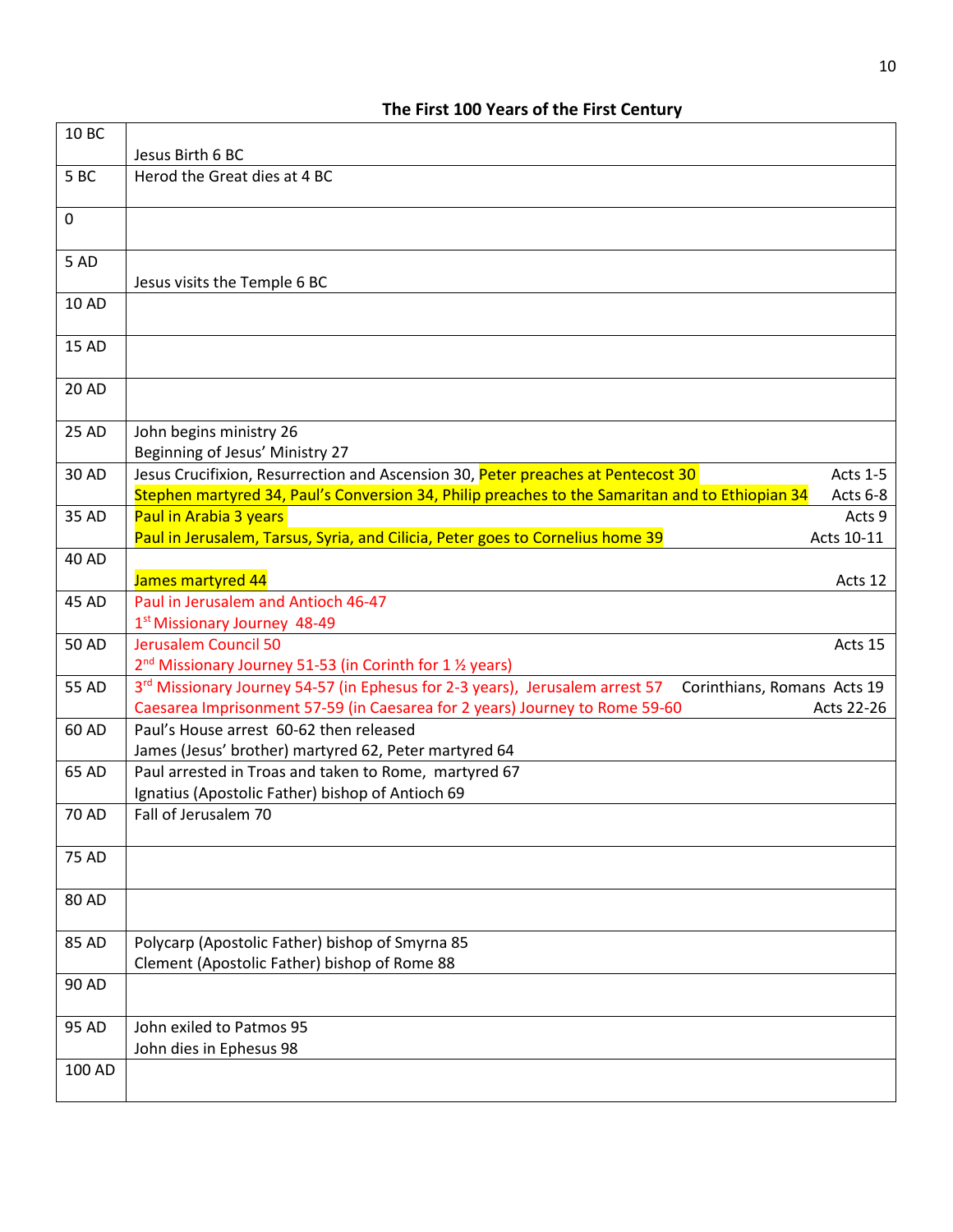# **PAUL'S LETTERS AND MISSIONARY JOURNEYS**

| YEAR A.D.   | <b>MAJOR EVENTS</b>                               | <b>ACTS</b> | <b>PERIOD</b>       | <b>LETTERS</b>                                                                               |
|-------------|---------------------------------------------------|-------------|---------------------|----------------------------------------------------------------------------------------------|
| 34          | Conversion, Damascus, Arabia                      | 9           | 3 years - Arabia    |                                                                                              |
| 37          | Jerusalem, Tarsus, Syria, Cilicia                 |             |                     |                                                                                              |
| $46 - 47$   | Antioch, Jerusalem                                | 11          | 1 year - Antioch    |                                                                                              |
| $48 - 49$   | First Missionary Journey and Antioch              | $13 - 14$   |                     | Galatians                                                                                    |
| 50          | Jerusalem Council and Antioch                     | 15          |                     |                                                                                              |
| $51 - 53$   | Second Missionary Journey                         | $16 - 18$   | 18 months - Corinth | 1 Thessalonians<br>2 Thessalonians                                                           |
| $53 - 54$   | Antioch                                           |             |                     |                                                                                              |
| $54 - 57$   | Third Missionary Journey                          | $19 - 21$   | 3 years - Ephesus   | 1 Corinthians<br>2 Corinthians<br>Romans                                                     |
| 57          | Jerusalem Arrest                                  | $22 - 23$   |                     |                                                                                              |
| $57 - 59$   | Caesarea Prisoner                                 | $24 - 26$   | 2 years             |                                                                                              |
| $59 - 60$   | Journey to Rome                                   | $27 - 28$   |                     |                                                                                              |
| 60-67 circa | <b>Rome House Arrest</b><br>ConformingToJesus.com | 28          | 5-7 years circa     | Ephesians<br>Colossians<br>Philemon<br>Philippians<br>1 Timothy<br><b>Titus</b><br>2 Timothy |

Romans Bible Project



created by Bible Project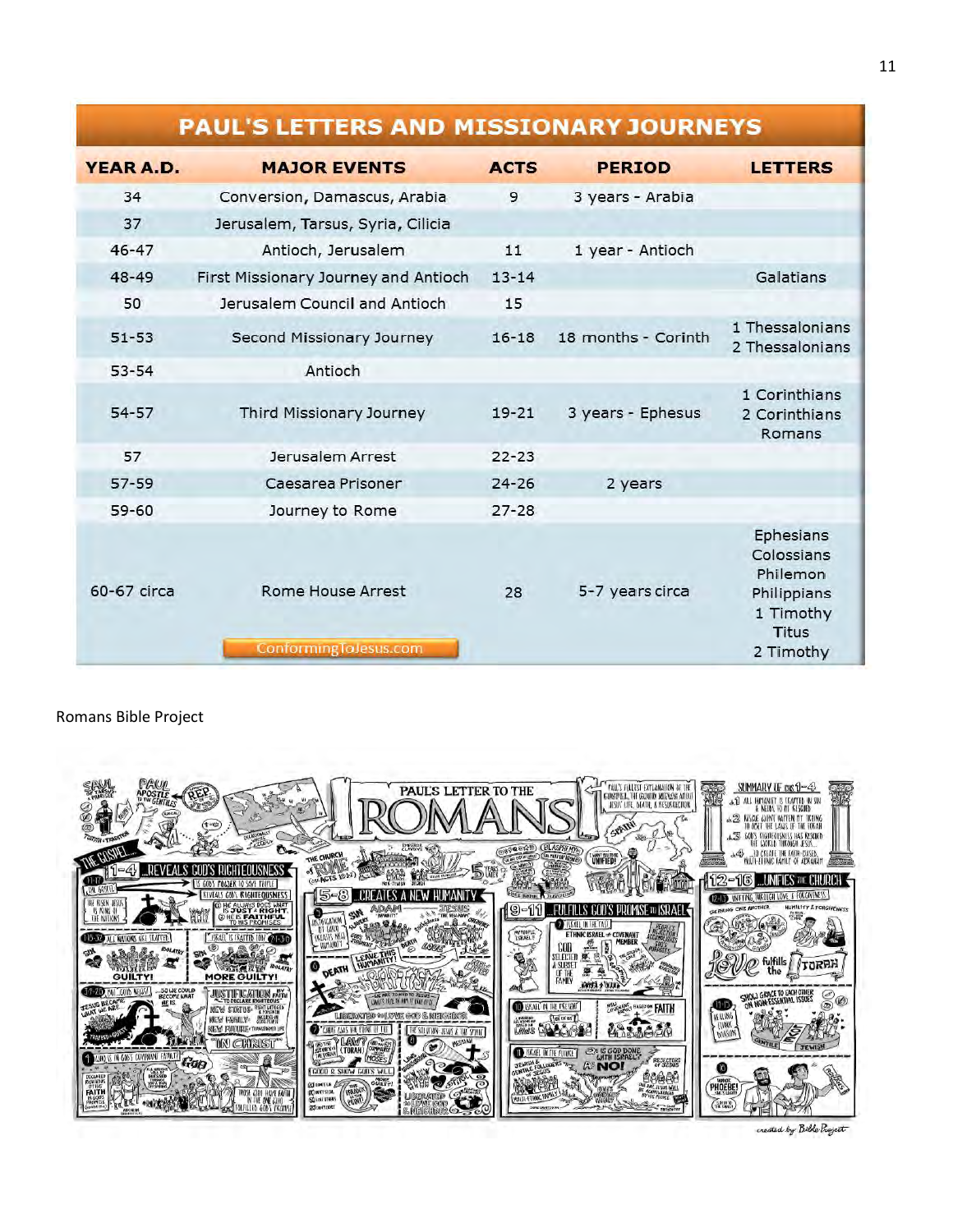## 1 Corinthians Bible Project



2 Corinthans Bible Project



created by the Bible Project